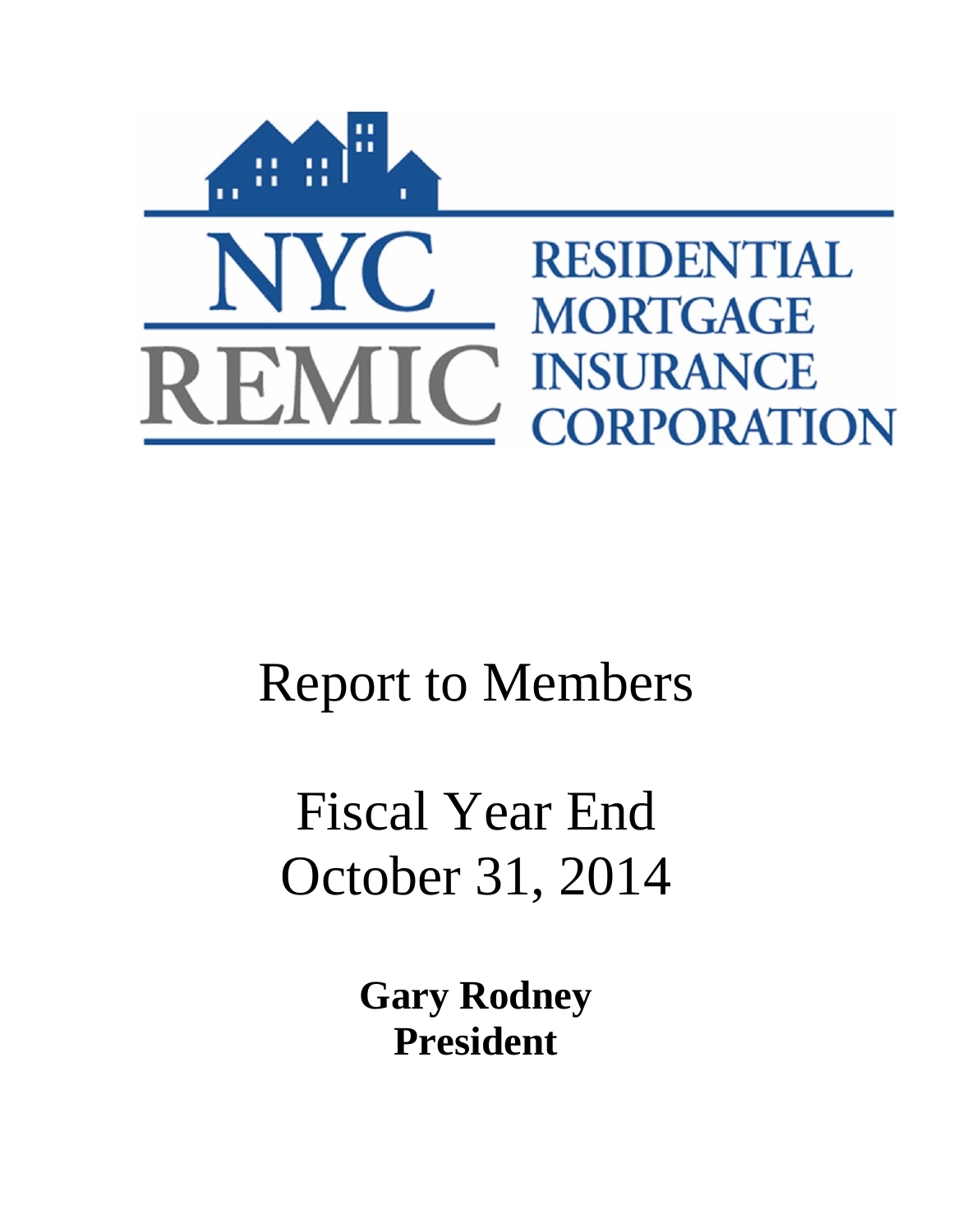

DATE: May 27, 2015

TO: The Chairperson and Members

FROM: Gary Rodney

SUBJECT: Report on REMIC Fiscal Year 2014 Activities

I am pleased to report that the New York City Residential Mortgage Insurance Corporation ("REMIC") continued its role in helping to establish and maintain the available stock of affordable housing throughout New York City during the fiscal year ended October 31, 2014. Certificates of Insurance were issued for 17 properties with an insured amount of \$24.7 million, representing 2,003 units and \$123.6 million in mortgage amount outstanding. Commitments to Insure were issued for 20 properties with an insured amount of \$26.9 million, representing 2,674 units and \$127.5 million in mortgage amount outstanding.

A detailed summary of the activities and accomplishments of REMIC during the fiscal year ended October 31, 2014 is attached for your review.

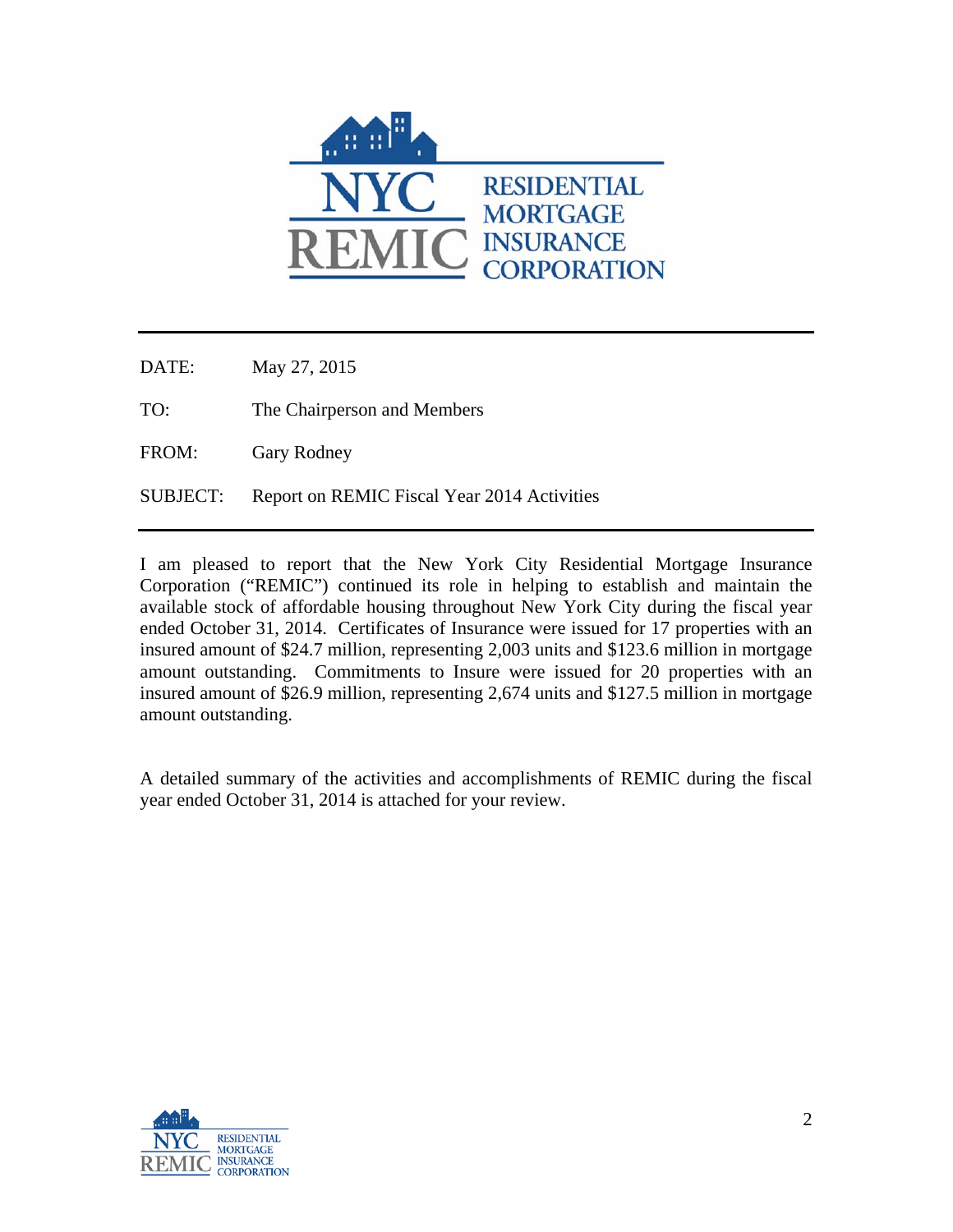## **MISSION & HISTORY**

The New York City Residential Mortgage Insurance Corporation ("REMIC") is a public benefit corporation created to promote the production and rehabilitation of affordable housing in New York City through the issuance of mortgage insurance. REMIC plays an integral role in New York City's efforts to stabilize and revitalize the City's diverse neighborhoods.

Founded as the New York City Rehabilitation Mortgage Insurance Corporation in 1973 by the State Legislature with a \$7.5 million loan from New York City, REMIC was created to promote the development of affordable housing in specifically designated distressed areas of New York City. Using mortgage insurance, REMIC worked to promote the issuance of residential loans, many of which would not have proceeded without credit enhancement.

In 1993, the State Legislature amended the REMIC statute, changing REMIC's parameters to no longer restrict REMIC to designated distressed areas, but instead, to encourage REMIC to insure mortgages throughout New York City. At the same time, REMIC was renamed the New York City Residential Mortgage Insurance Corporation and was reorganized as a subsidiary of the New York City Housing Development Corporation ("HDC"). The original \$7.5 million loan was returned to the City, with HDC funding REMIC reserve requirements as required by REMIC's enabling statute. These legal changes and transfers of funds created a "New REMIC" entity, while certain reserve requirements remained in place for the "Old REMIC" insured projects. In 2011, HDC injected \$7.5 million into REMIC to capitalize future capacity. Subsequent to the end of fiscal year 2012, HDC injected an additional \$10 million into REMIC to further increase REMIC's capacity.

Since becoming a subsidiary of HDC, REMIC has actively sought to become a more formidable presence in the mortgage insurance business by significantly increasing the volume of its underwriting while maintaining adherence to strict underwriting standards. In its 41 years of existence, the REMIC insured portfolio has performed well, having paid only 12 claims for insured loans totaling \$598,291.

As of April 2015, REMIC had a "AA" rating from Standard & Poor's.

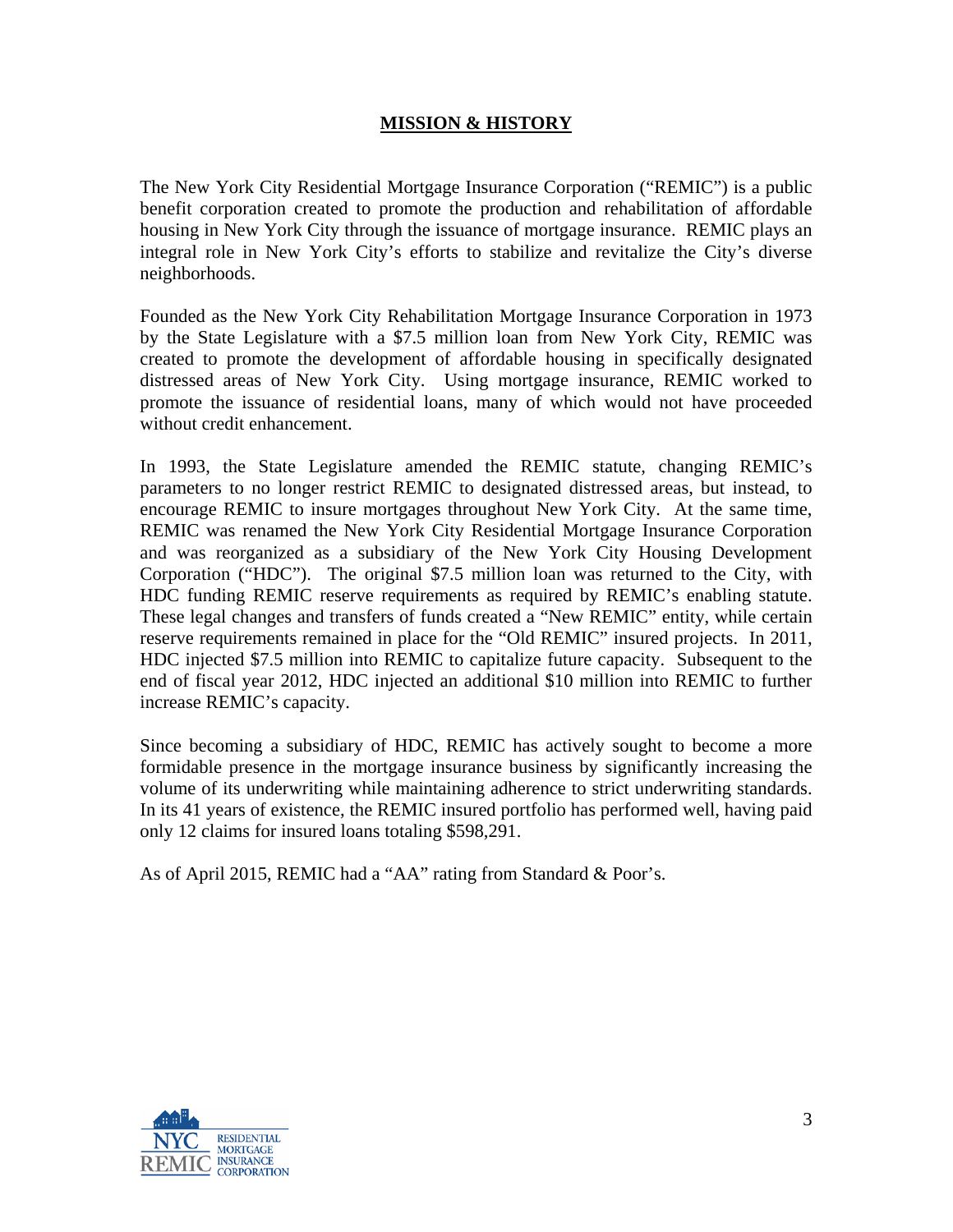#### **FISCAL YEAR 2014 SUMMARY**

During fiscal year 2014 (November 1, 2013 through October 31, 2014), REMIC issued Commitments to Insure to 20 properties, with a total of 2,674 units, a total insured amount of \$26.9 million, and a total mortgage amount of \$127.5 million. During fiscal year 2014, REMIC issued Certificates of Insurance to 17 properties, with a total of 2,003 units, a total insured amount of \$24.7 million, and a total mortgage amount of \$123.6 million.

As of October 31, 2014, REMIC had a total amount of insurance outstanding of \$196.5 million, with a total mortgage amount outstanding related to such insurance of \$842.6 million. In addition, REMIC had total commitments outstanding of \$67.9 million with a total mortgage amount outstanding related to such insurance of \$332.8 million.

Details of the Commitments to Insure and the Certificates of Insurance that REMIC issued during fiscal year 2014 are on the following two pages.

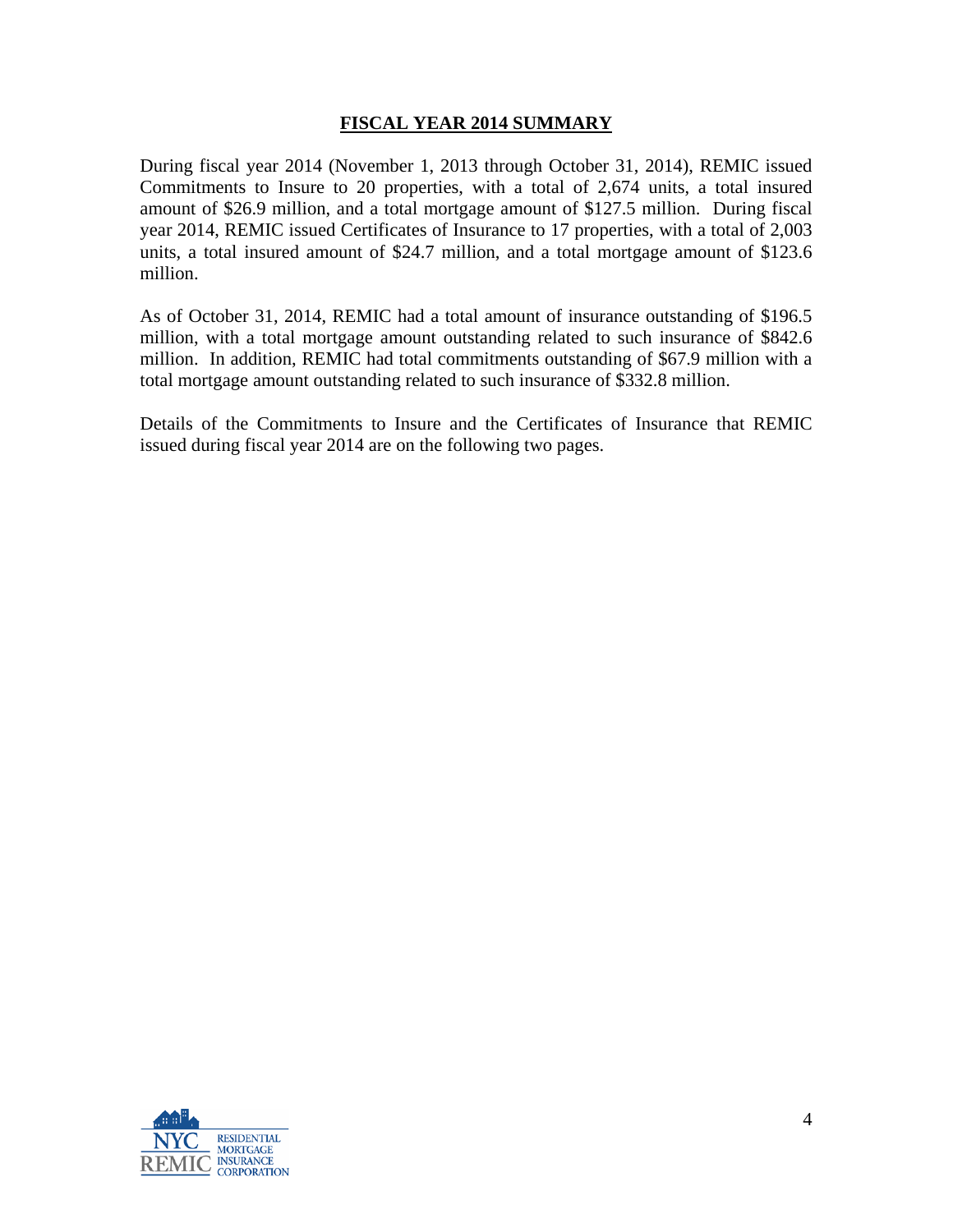## **COMMITMENTS TO INSURE ISSUED DURING FY2014**

#### **Bronx:**

|                                       |                             | <b>Original</b><br>Mortgage | Original<br><b>Insured</b> |              |
|---------------------------------------|-----------------------------|-----------------------------|----------------------------|--------------|
| <b>Property</b>                       | <b>Lender</b>               | <b>Amount</b>               | <b>Amount</b>              | # Units      |
| 1016 Washington Avenue                | <b>HDC</b>                  | \$4,900,000                 | \$980,000                  | 65           |
| <b>B&amp;L Grand Concourse</b>        | <b>HDC</b>                  | \$5,640,000                 | \$1,128,000                | 102          |
| Lindville Housing                     | <b>HDC</b>                  | \$3,110,000                 | \$622,000                  | 143          |
| <b>Maple Mesa Apartments</b>          | <b>HDC</b>                  | \$3,515,000                 | \$703,000                  | 59           |
| Mother Arnetta Crawford Apts          | <b>HDC</b>                  | \$3,720,000                 | \$744,000                  | 84           |
| Park West Apartments                  | <b>HDC</b>                  | \$8,730,000                 | \$1,746,000                | 134          |
| <b>Rubin Wolf Apartments</b>          | <b>HDC</b>                  | \$3,860,000                 | \$772,000                  | 69           |
| Webster Commons Building A            | <b>HDC</b>                  | \$10,915,000                | \$2,183,000                | 135          |
| <b>Webster Commons Building B</b>     | <b>HDC</b>                  | \$5,120,000                 | \$1,024,000                | 80           |
| <b>Westchester Point</b>              | <b>HDC</b>                  | \$10,260,000                | \$2,052,000                | 141          |
|                                       | <b>Total Bronx:</b>         | \$59,770,000                | \$11,954,000               | 1,012        |
| <b>Brooklyn:</b>                      |                             |                             |                            |              |
|                                       |                             | <b>Original</b>             | <b>Original</b>            |              |
|                                       |                             | Mortgage                    | <b>Insured</b>             |              |
| <b>Property</b>                       | Lender                      | <b>Amount</b>               | <b>Amount</b>              | # Units      |
| 27 Granite Street et al.              | <b>CPC</b>                  | \$1,715,000                 | \$1,715,000                | 50           |
| <b>Atlantic Terrace Coop</b>          | <b>HDC</b>                  | \$3,045,000                 | \$609,000                  | 80           |
| Gateway Elton II                      | <b>HDC</b>                  | \$9,610,000                 | \$1,922,000                | 175          |
| Livonia Commons                       | <b>HDC</b>                  | \$11,330,000                | \$2,266,000                | 283          |
|                                       | <b>Total Brooklyn:</b>      | \$25,700,000                | <u>\$6,512,000</u>         | <u>588</u>   |
| <b>Manhattan:</b>                     |                             |                             |                            |              |
|                                       |                             | <b>Original</b>             | <b>Original</b>            |              |
|                                       |                             | Mortgage                    | <b>Insured</b>             |              |
| <b>Property</b>                       | <b>Lender</b>               | <b>Amount</b>               | Amount                     | # Units      |
| <b>Calvert Lancaster F</b>            | <b>HDC</b>                  | \$1,115,000                 | \$223,000                  | 29           |
| East 118 <sup>th</sup> Street         | <b>HDC</b>                  | \$2,135,000                 | \$427,000                  | 59           |
| Harlem River Point South              | <b>HDC</b>                  | \$5,290,000                 | \$1,058,000                | 140          |
| <b>LMLD</b> Citywide                  | <b>HDC</b>                  | \$20,420,000                | \$4,084,000                | 662          |
| Queens:                               | <b>Total Manhattan:</b>     | \$28,960,000                | \$5,792,000                | <u>890</u>   |
|                                       |                             | Original                    | Original                   |              |
|                                       |                             | Mortgage                    | <b>Insured</b>             |              |
| <b>Property</b>                       | <b>Lender</b>               | <u>Amount</u>               | <u>Amount</u>              | # Units      |
| Self Help KVII                        | <b>HDC</b>                  | \$5,475,000                 | \$1,095,000                | 92           |
|                                       | <b>Total Queens:</b>        | \$5,475,000                 | <u>\$1,095,000</u>         | <u>92</u>    |
| <b>Staten Island:</b>                 |                             |                             |                            |              |
|                                       |                             | <b>Original</b>             | Original                   |              |
|                                       |                             | Mortgage                    | <b>Insured</b>             |              |
| <b>Property</b>                       | <b>Lender</b>               | <b>Amount</b>               | <b>Amount</b>              | # Units      |
| <b>Stapleton Court</b>                | <b>HDC</b>                  | \$7,615,000                 | \$1,523,000                | 92           |
|                                       | <b>Total Staten Island:</b> | \$7,615,000                 | \$1,523,000                | <u>92</u>    |
| <b>TOTAL COMMITTED (20 PROJECTS):</b> |                             | \$127,520,000               | \$26,876,000               | <u>2,674</u> |

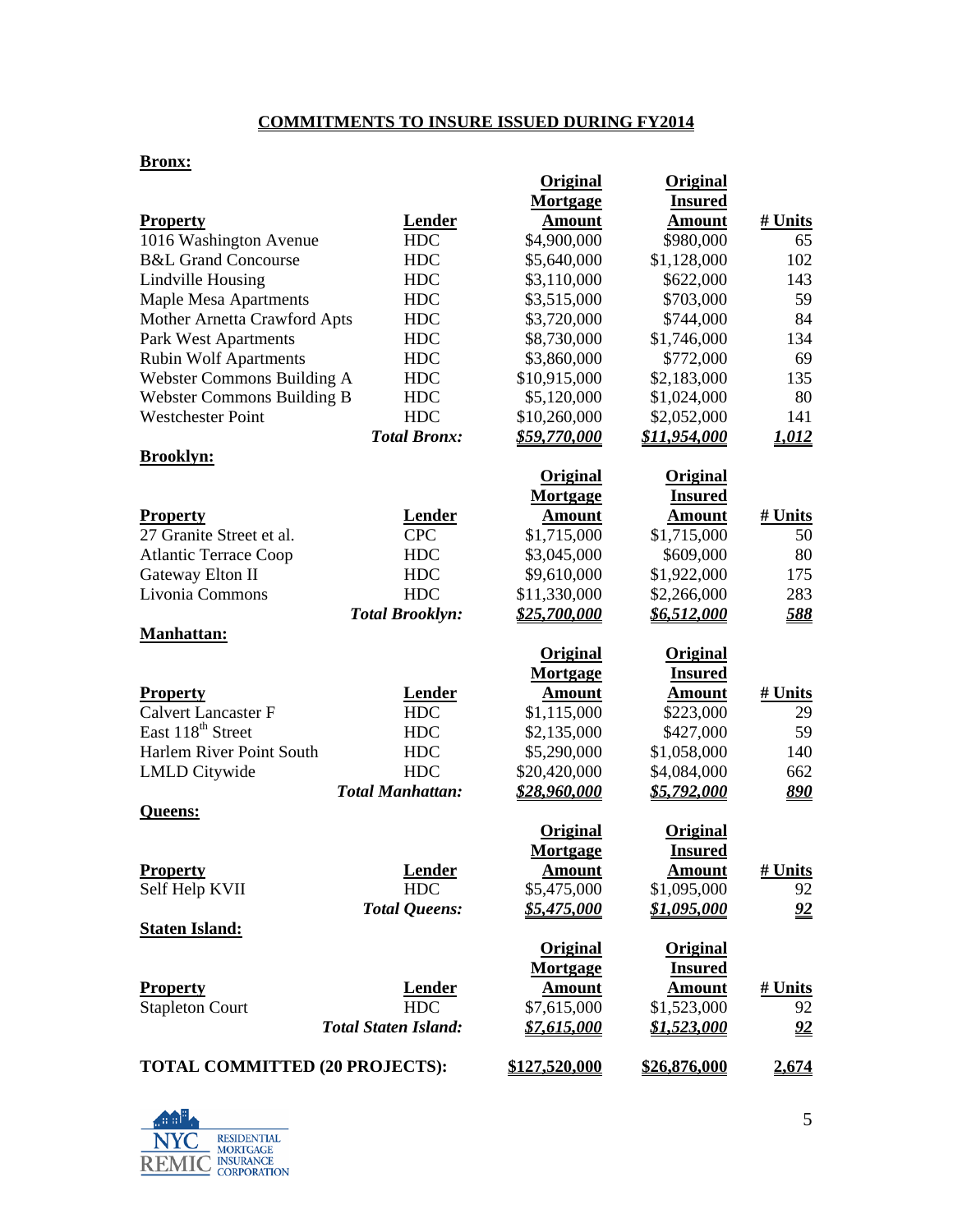# **CERTIFICATES OF INSURANCE ISSUED DURING FY2014**

#### **Bronx:**

|                                      |                         | Original            | Original            |            |
|--------------------------------------|-------------------------|---------------------|---------------------|------------|
|                                      |                         | Mortgage            | <b>Insured</b>      |            |
| <b>Property</b>                      | <b>Lender</b>           | <b>Amount</b>       | <b>Amount</b>       | # Units    |
| 870 Jennings Street Apartments       | <b>HDC</b>              | \$12,175,000        | \$2,435,000         | 84         |
| 920 Westchester Avenue               | <b>HDC</b>              | \$7,230,000         | \$1,446,000         | 110        |
| Aurea Apartments                     | <b>HDC</b>              | \$2,050,000         | \$410,000           | 85         |
| Boricua Site D                       | <b>HDC</b>              | \$11,005,000        | \$2,201,000         | 80         |
| Boricua Site F                       | <b>HDC</b>              | \$10,220,000        | \$2,044,000         | 77         |
| <b>Intervale Independent Seniors</b> | <b>HDC</b>              | \$780,000           | \$156,000           | 48         |
| Ocelot ECW                           | <b>HDC</b>              | \$2,685,000         | \$537,000           | 119        |
| Rev. Dr. Fletcher C. Crawford Hsg.   | <b>HDC</b>              | \$3,620,000         | \$724,000           | 84         |
| <b>Shakespeare Place</b>             | <b>HDC</b>              | \$13,145,000        | \$2,629,000         | 127        |
| The Tiffany                          | <b>HDC</b>              | \$4,190,000         | \$838,000           | 54         |
|                                      | <b>Total Bronx:</b>     | \$67,100,000        | \$13,420,000        | 868        |
| <b>Brooklyn:</b>                     |                         |                     |                     |            |
|                                      |                         | Original            | Original            |            |
|                                      |                         | Mortgage            | <b>Insured</b>      |            |
| <b>Property</b>                      | <b>Lender</b>           | <b>Amount</b>       | <b>Amount</b>       | # Units    |
| <b>Atlantic Commons Cornerstone</b>  | <b>HDC</b>              | \$1,980,000         | \$396,000           | 48         |
| <b>Bradford</b>                      | <b>HDC</b>              | \$20,720,000        | \$4,144,000         | 105        |
| Navy Green R-1                       | <b>HDC</b>              | \$6,960,000         | \$1,392,000         | 112        |
| Navy Green R-3                       | <b>HDC</b>              | \$2,510,000         | \$502,000           | 101        |
| The Garvey                           | <b>HDC</b>              | \$2,785,000         | \$557,000           | 78         |
|                                      | <b>Total Brooklyn:</b>  | \$34,955,000        | \$6,991,000         | <u>444</u> |
| <b>Manhattan:</b>                    |                         |                     |                     |            |
|                                      |                         | Original            | Original            |            |
|                                      |                         | Mortgage            | <b>Insured</b>      |            |
| <b>Property</b>                      | <b>Lender</b>           | <b>Amount</b>       | <b>Amount</b>       | # Units    |
| <b>Calvert Lancaster F</b>           | <b>HDC</b>              | \$1,115,000         | \$223,000           | 29         |
| <b>LMLD</b> Citywide                 | <b>HDC</b>              | \$20,420,000        | \$4,084,000         | 662        |
|                                      | <b>Total Manhattan:</b> | <u>\$21,535,000</u> | <u>\$24,718,000</u> | <u>691</u> |
| <b>TOTAL INSURED (17 PROJECTS):</b>  |                         | \$123,590,000       | \$24,718,000        | 2,003      |

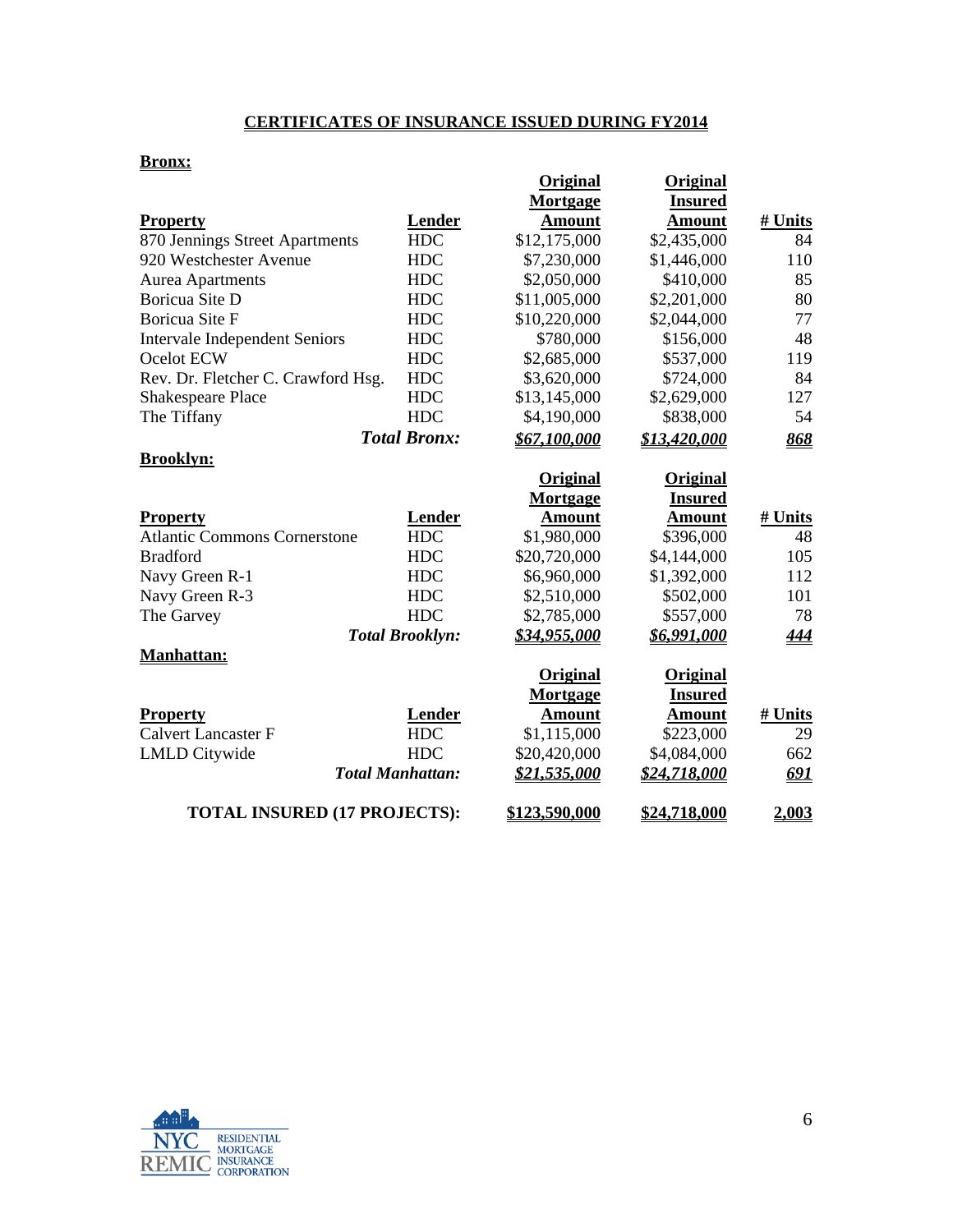## **HIGHLIGHTS OF PROPERTIES INSURED DURING FY2014**



**Intervale Independent Seniors Bronx, NY** 

**Navy Green R-1 Brooklyn, NY** 







**Rev. Dr. Fletcher C. Crawford Housing Bronx, NY**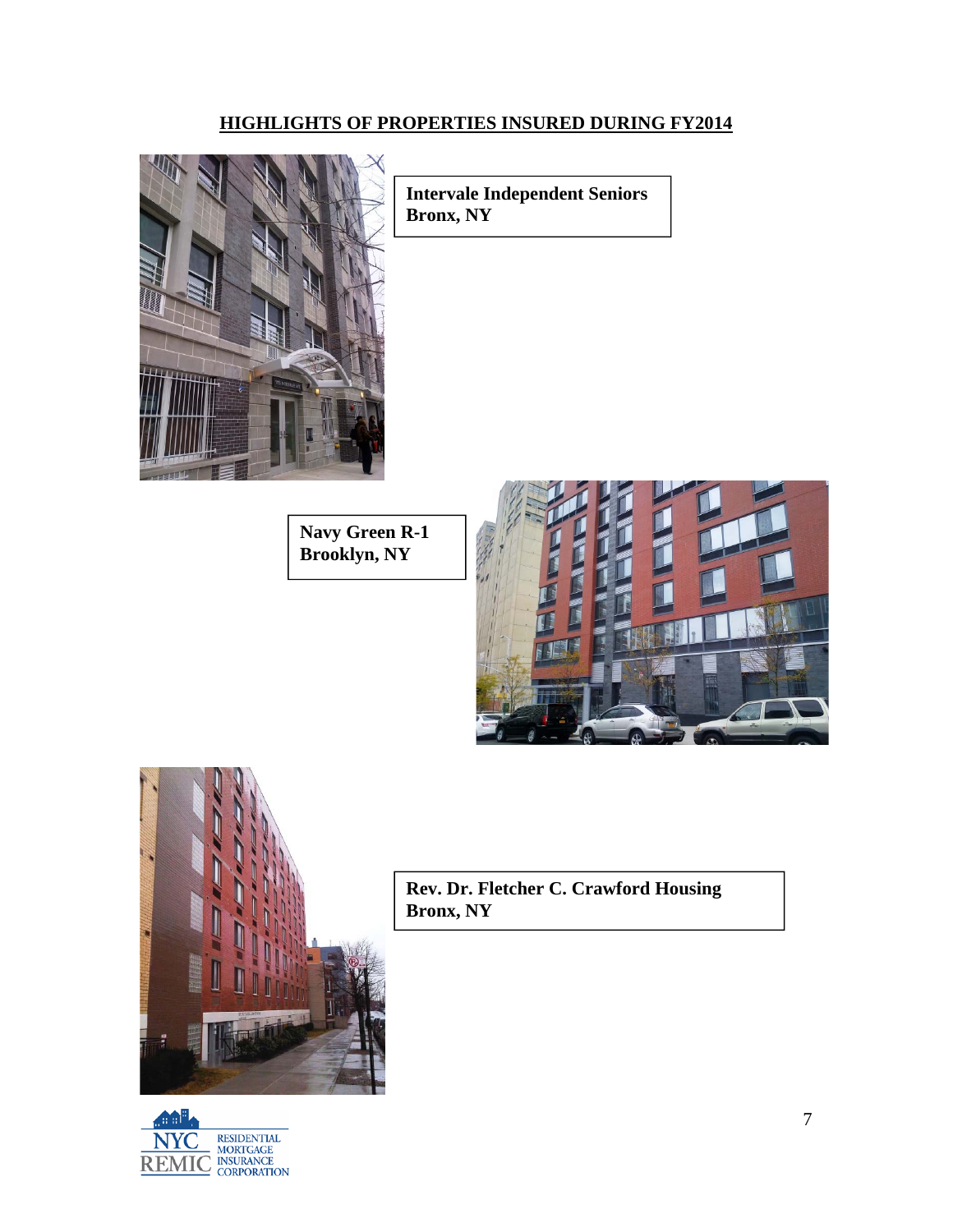## **YEAR-OVER-YEAR COMPARISON FY 2014 VERSUS FY 2013**

# **Commitments to Insure**

|                       | <b>FY 2013</b> | <b>FY 2014</b> |
|-----------------------|----------------|----------------|
| # Projects            |                | 20             |
| # Units               | 1.769          | 2,674          |
| <b>Insured Amount</b> | \$23,127,428   | \$26,876,000   |
| Mortgage Amount       | \$95,391,428   | \$127,520,000  |
|                       |                |                |

# **Certificates of Insurance:**

| # Projects            | 35            |               |
|-----------------------|---------------|---------------|
| # Units               | 3.756         | 2,003         |
| <b>Insured Amount</b> | \$48,586,620  | \$24,718,000  |
| Mortgage Amount       | \$242,933,100 | \$123,590,000 |

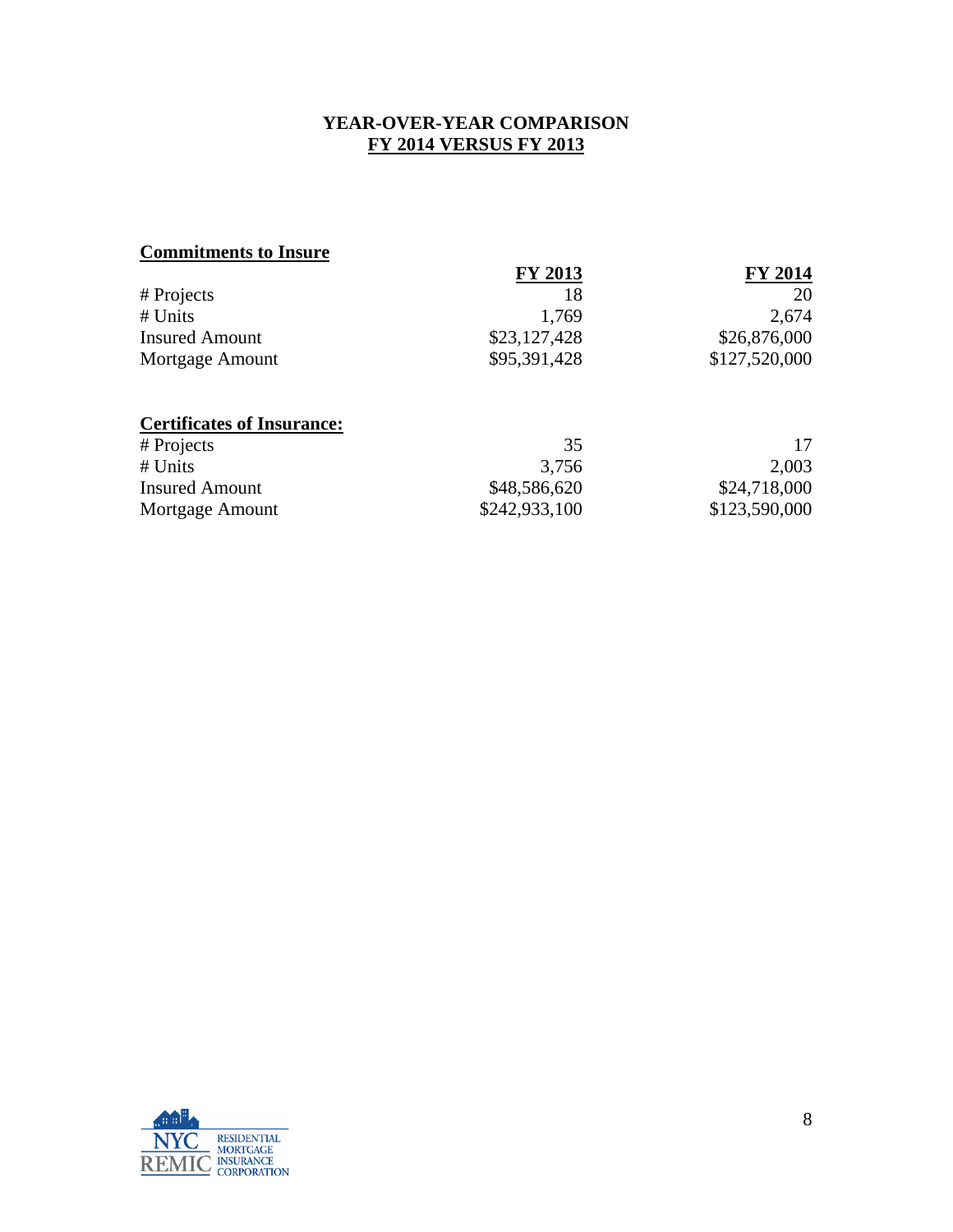# **ANNUAL COMMITMENT ACTIVITY**

| <b>Fiscal Year</b> | # Loans        | <b>Insured Amount</b> | <b>Mortgage Amount</b> | # Units |
|--------------------|----------------|-----------------------|------------------------|---------|
| 1993               | $\overline{4}$ | \$1,567,381           | \$1,928,744            | 187     |
| 1994               | 13             | \$2,693,548           | \$3,763,660            | 334     |
| 1995               | 14             | \$5,014,621           | \$7,208,793            | 393     |
| 1996               | 26             | \$18,865,200          | \$23,366,950           | 1,139   |
| 1997               | 24             | \$14,912,594          | \$18,428,876           | 1,162   |
| 1998               | 28             | \$14,604,742          | \$15,572,362           | 686     |
| 1999               | 36             | \$19,652,037          | \$36,923,037           | 1,077   |
| 2000               | 69             | \$28,622,957          | \$61,518,039           | 1,668   |
| 2001               | 53             | \$25,765,925          | \$79,727,587           | 1,232   |
| 2002               | 33             | \$16,290,443          | \$42,190,603           | 789     |
| 2003               | 47             | \$41,525,739          | \$119,952,922          | 1,673   |
| 2004               | 11             | \$8,411,263           | \$12,285,612           | 329     |
| 2005               | 8              | \$10,079,063          | \$33,367,750           | 477     |
| 2006               | 29             | \$20,673,355          | \$73,358,770           | 1,427   |
| 2007               | 11             | \$10,922,260          | \$58,041,298           | 751     |
| 2008               | 21             | \$32,593,062          | \$148,746,311          | 3,134   |
| 2009               | 24             | \$37,360,000          | \$186,800,000          | 2,600   |
| 2010               | 22             | \$24,424,000          | \$122,120,000          | 2,425   |
| 2011               | 22             | \$34,026,000          | \$170,130,000          | 2,608   |
| 2012               | 10             | \$7,229,820           | \$36,149,100           | 762     |
| 2013               | 18             | \$23,127,428          | \$95,391,428           | 1,769   |
| 2014               | 20             | \$26,876,000          | \$127,520,000          | 2,674   |
| <b>Total</b>       | 543            | \$425,237,438         | \$1,474,491,842        | 29,296  |

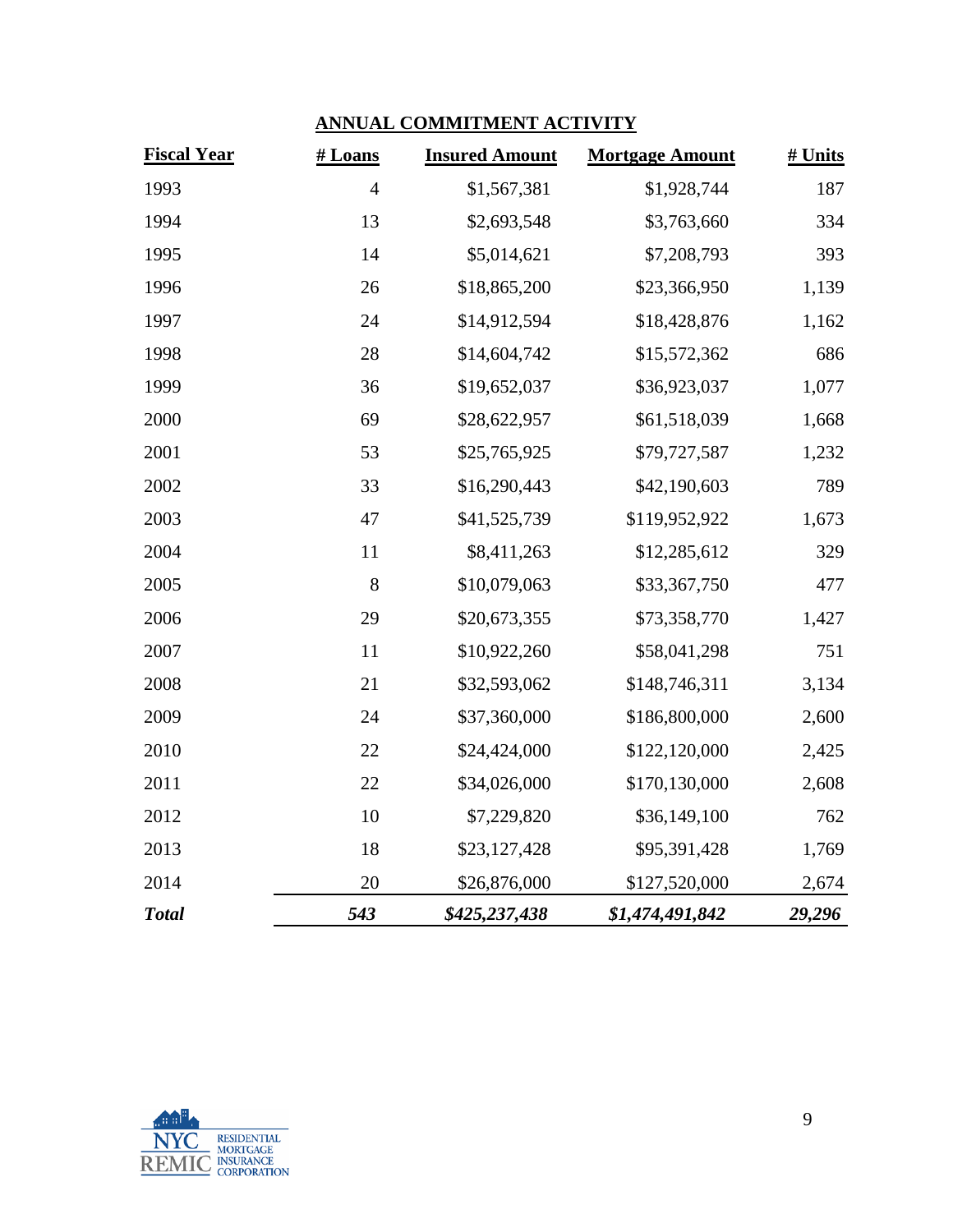**REMIC COMMITMENT HISTORY** *Cumulative Mortgage Amounts Committed Since 1993 (\$Millions)*



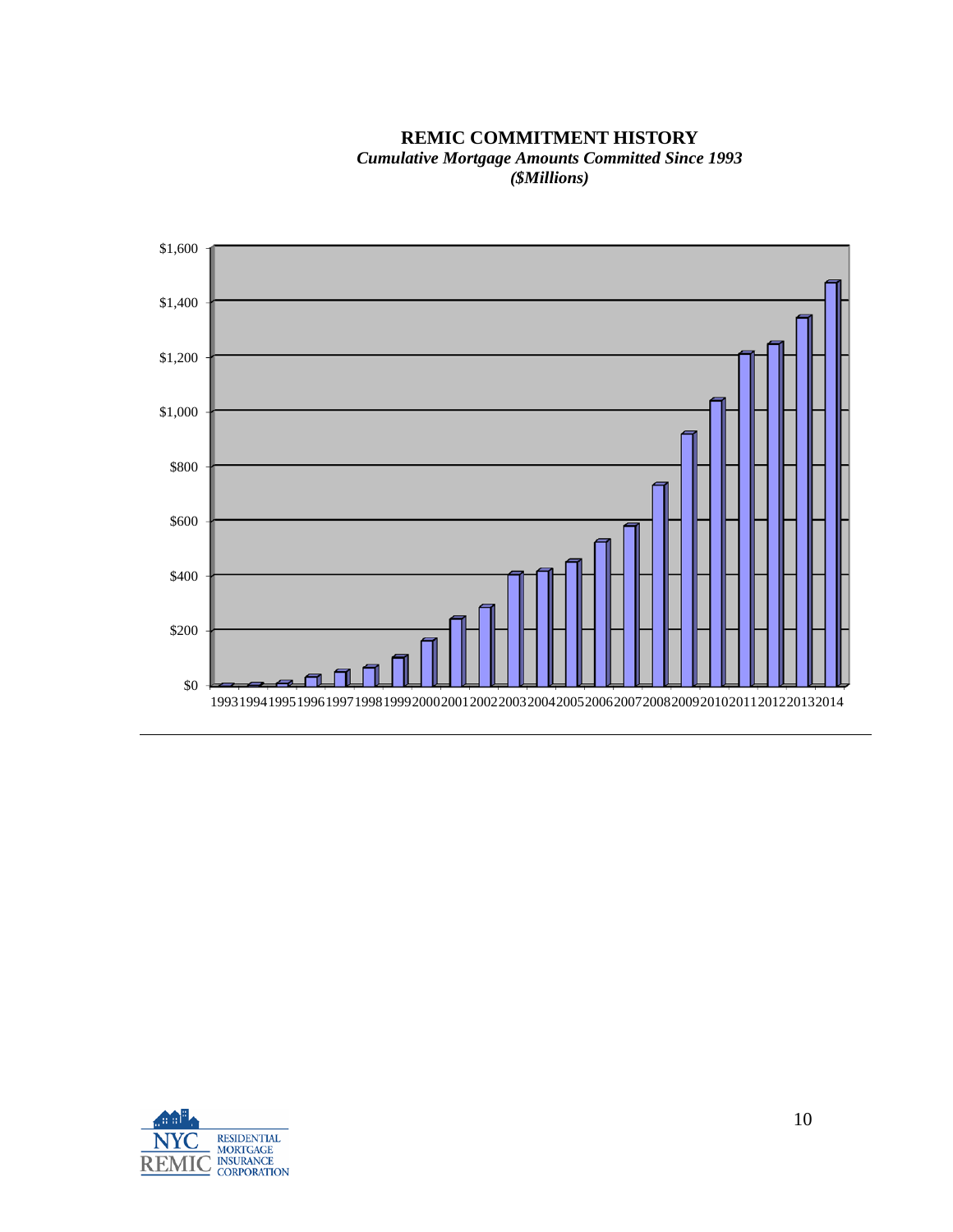### **REMIC FY 2014 FUND BALANCES**

|                                               | <b>Restricted Fund</b> | <b>Unrestricted Fund</b> |                              |
|-----------------------------------------------|------------------------|--------------------------|------------------------------|
| <b>Fund</b>                                   | <b>Balance</b>         |                          | <b>Balance TOTAL BALANCE</b> |
| Mortgage Insurance                            | \$34,028               | \$191,693                | \$225,721                    |
| <b>Housing Insurance</b>                      | \$52,887,689           | \$332,610                | \$53,220,299                 |
| <b>Premium Reserve</b>                        | \$0                    | \$4,637,174              | \$4,637,174                  |
| <b>Operating Account</b>                      | \$1,499,067            | \$40,841,111             | \$42,340,178                 |
| <b>Cumulative Unrealized</b><br>Gain / (Loss) | (\$1,499,067)          | \$0                      | \$1,499,067                  |
| <b>TOTAL</b>                                  | \$52,921,717           | \$46,002,588             | \$98,924,305                 |

At the close of fiscal year 2014, REMIC had an amortized fund balance of \$98,924,305, a 12% increase from fiscal year-end 2013.





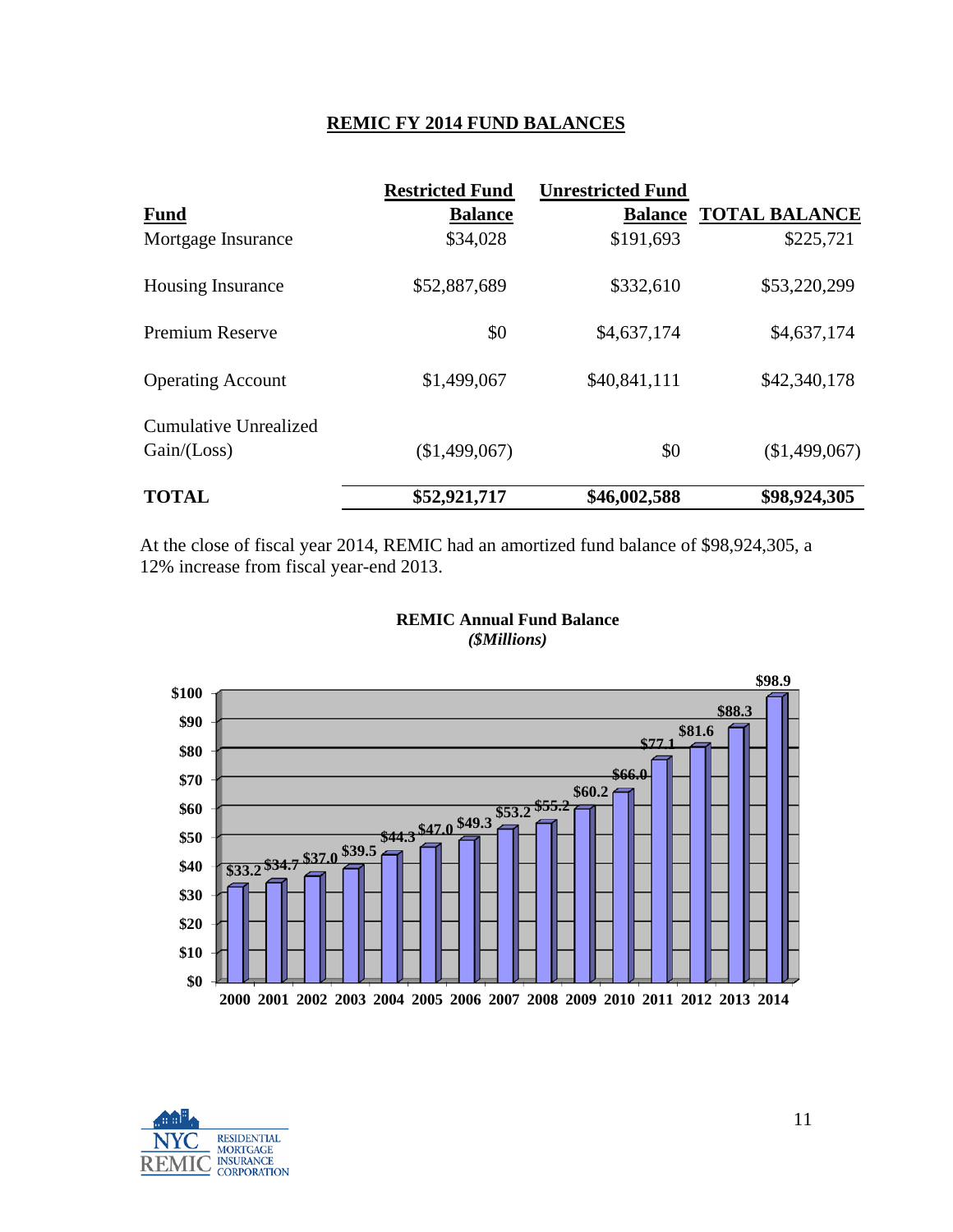# **MAP OF REMIC-INSURED PROPERTIES**



| <b>Borough</b>       | # Loans Insured | \$ Insured Amount |
|----------------------|-----------------|-------------------|
| <b>Bronx</b>         | 85              | 83,307,816        |
| <b>Brooklyn</b>      | 53              | 31, 325, 321      |
| Manhattan            | 68              | 59,957,719        |
| Queens               | 13              | 21,245,713        |
| <b>Staten Island</b> |                 | 706,643           |
| <b>TOTAL</b>         | 220             | 196,543,212       |

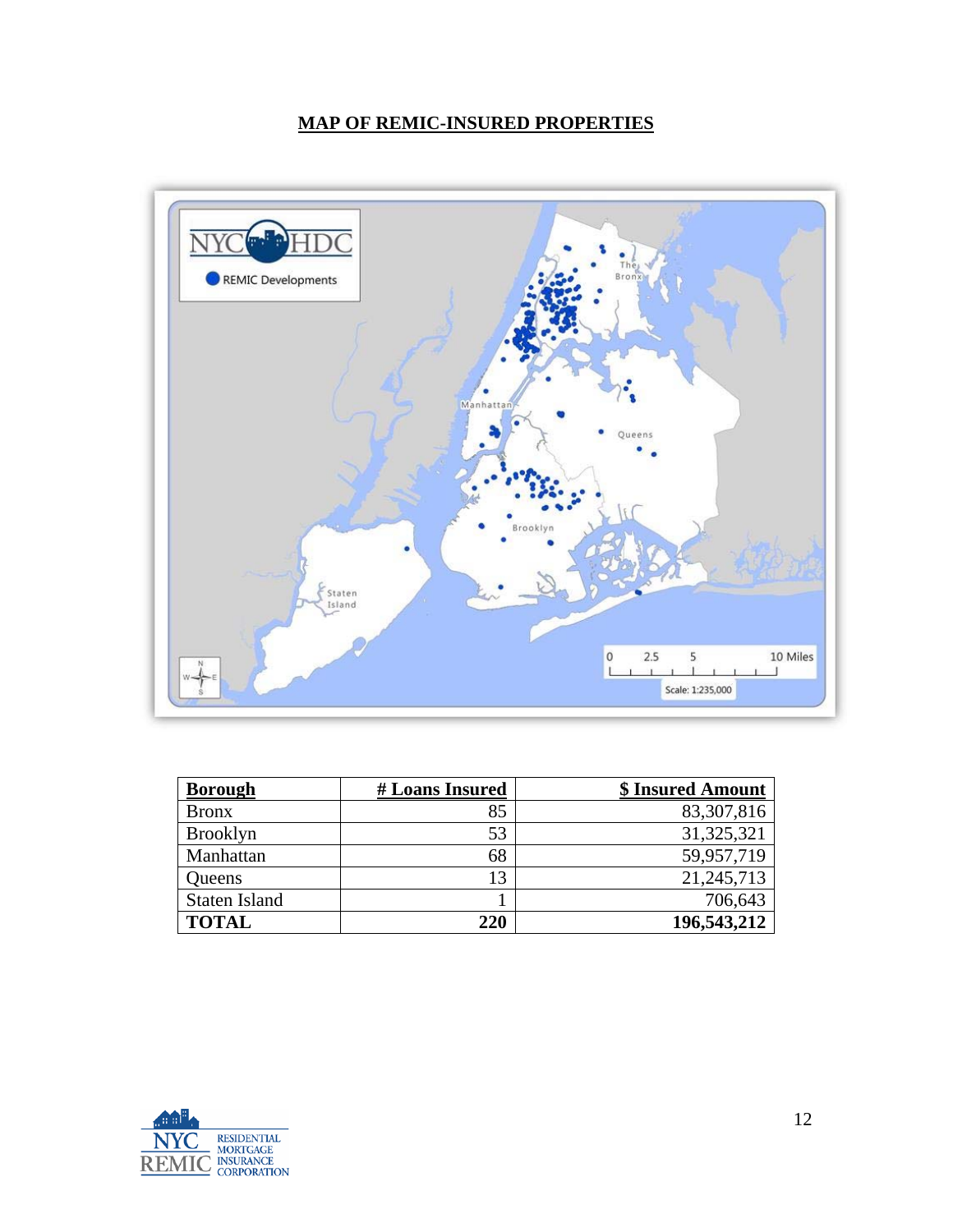## **REMIC INSURANCE CAPACITY**

In accordance with New York State statute, REMIC set aside reserves to cover insurance commitments and contracts entered into by "Old REMIC" and "New REMIC," as well as properties currently in pipeline. REMIC ended fiscal year 2014 with undesignated reserves of approximately \$37.0 million. This undesignated reserve amount results in an available capacity to insure approximately \$183 million in insured amount, or a potential \$917 million in mortgage amount (assuming 20% insurance).

## **CREDIT RATINGS**

As of April 2015, Standard & Poor's maintained a "AA" credit rating for REMIC.

### **CLAIMS PAYMENT HISORY**

During fiscal year 2014, there were no insurance claims paid on either "Old REMIC" or "New REMIC" properties. The total amount of claims paid since 1973 remains at \$598,291.

#### **"OLD REMIC" PROPERTIES**

As of October 31, 2014, "Old REMIC" had in its portfolio insured mortgages for 1 property with 31 units. The current aggregate balance of this insured mortgage is \$45,370 with REMIC insurance in effect of \$34,028.

### **"NEW REMIC" PROPERTIES**

As of October 31, 2014, "New REMIC" had in its portfolio insured mortgages for 219 properties with 15,937 units. The current aggregate balance of these insured mortgages is \$842.6 million with REMIC insurance in effect of \$196.5 million.

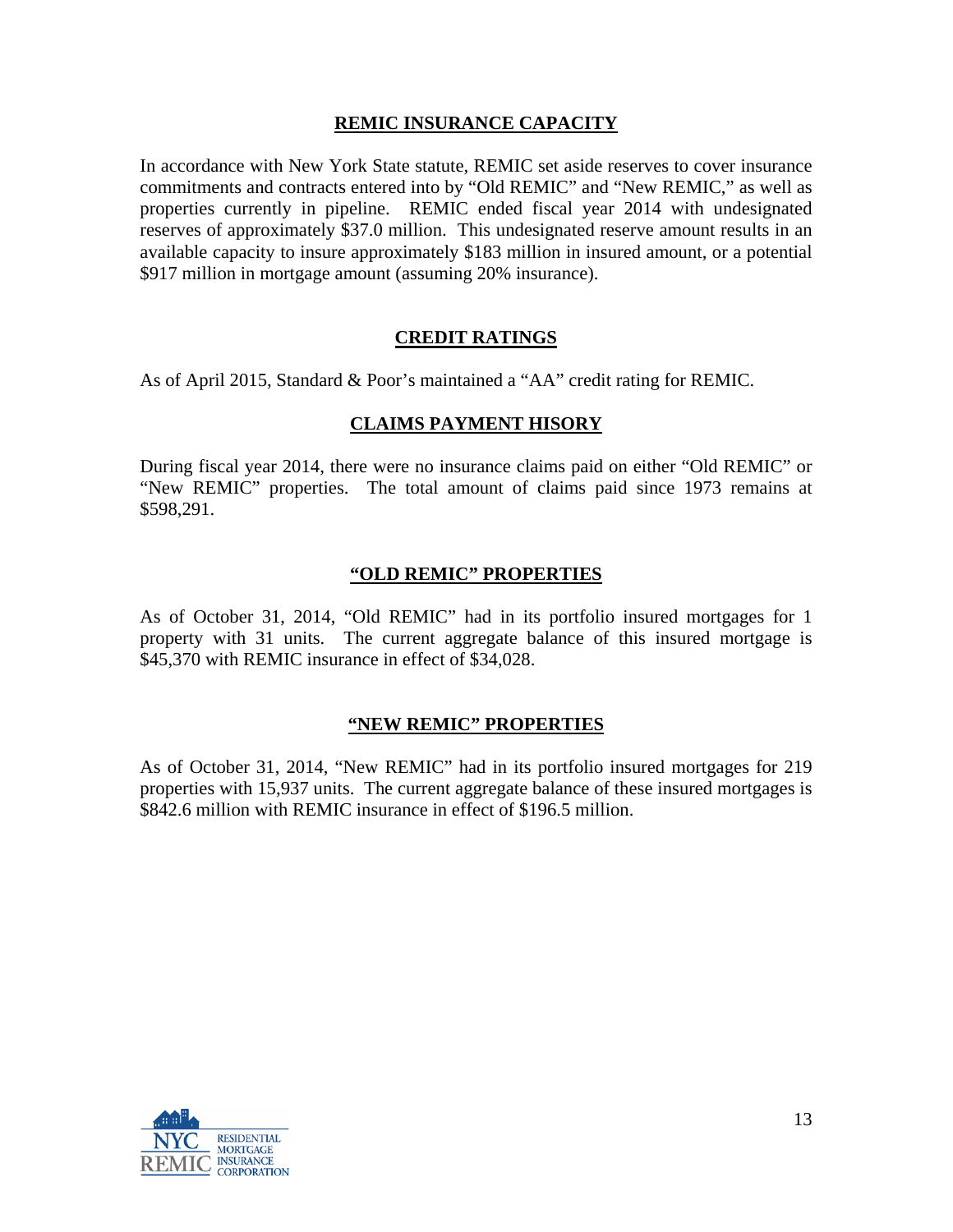## **INVESTMENT SUMMARY**

As of October 31, 2014, REMIC reserves were invested in securities of various U.S. Government Agencies, Municipals, and Money Market Funds. Details are provided below:

| <b>Par Amount Description</b><br>Rate<br>\$4,250,000 FFCB<br>2.050%<br>\$2,570,000 FHLB<br>2.200%<br>\$10,000,000 FHLB<br>2.500%<br>\$4,166,667 FHLB<br>3.100%<br>\$10,000,000 FHLB<br>3.000%<br>\$2,315,765 FHLB<br>3.100%<br>\$10,000,000 FHLB<br>4.700\%<br>\$5,000,000 FHLMC<br>1.150%<br>\$10,000,000 FHLMC<br>1.500%<br>\$15,000,000 FHLMC<br>1.500%<br>\$7,000,000 FHLMC<br>3.000%<br>\$5,415,000 FHLMC<br>3.125%<br>\$5,000,000 FNMA<br>2.500%<br>\$449,000 NYC GO<br>3.100%<br>\$8,698,507 New York Community Bank Money Market<br>0.400%<br><b>TOTAL</b><br>\$99,864,939 |  | <b>Interest</b> |                      |
|------------------------------------------------------------------------------------------------------------------------------------------------------------------------------------------------------------------------------------------------------------------------------------------------------------------------------------------------------------------------------------------------------------------------------------------------------------------------------------------------------------------------------------------------------------------------------------|--|-----------------|----------------------|
|                                                                                                                                                                                                                                                                                                                                                                                                                                                                                                                                                                                    |  |                 | <b>Maturity Date</b> |
|                                                                                                                                                                                                                                                                                                                                                                                                                                                                                                                                                                                    |  |                 | 2/1/2022             |
|                                                                                                                                                                                                                                                                                                                                                                                                                                                                                                                                                                                    |  |                 | 4/22/2022            |
|                                                                                                                                                                                                                                                                                                                                                                                                                                                                                                                                                                                    |  |                 | 6/27/2022            |
|                                                                                                                                                                                                                                                                                                                                                                                                                                                                                                                                                                                    |  |                 | 7/9/2026             |
|                                                                                                                                                                                                                                                                                                                                                                                                                                                                                                                                                                                    |  |                 | 2/15/2028            |
|                                                                                                                                                                                                                                                                                                                                                                                                                                                                                                                                                                                    |  |                 | 3/20/2028            |
|                                                                                                                                                                                                                                                                                                                                                                                                                                                                                                                                                                                    |  |                 | 7/25/2033            |
|                                                                                                                                                                                                                                                                                                                                                                                                                                                                                                                                                                                    |  |                 | 1/30/2018            |
|                                                                                                                                                                                                                                                                                                                                                                                                                                                                                                                                                                                    |  |                 | 2/28/2019            |
|                                                                                                                                                                                                                                                                                                                                                                                                                                                                                                                                                                                    |  |                 | 8/28/2019            |
|                                                                                                                                                                                                                                                                                                                                                                                                                                                                                                                                                                                    |  |                 | 8/27/2027            |
|                                                                                                                                                                                                                                                                                                                                                                                                                                                                                                                                                                                    |  |                 | 5/30/2028            |
|                                                                                                                                                                                                                                                                                                                                                                                                                                                                                                                                                                                    |  |                 | 2/22/2023            |
|                                                                                                                                                                                                                                                                                                                                                                                                                                                                                                                                                                                    |  |                 | 3/1/2015             |
|                                                                                                                                                                                                                                                                                                                                                                                                                                                                                                                                                                                    |  |                 | 11/1/2014            |
|                                                                                                                                                                                                                                                                                                                                                                                                                                                                                                                                                                                    |  |                 |                      |

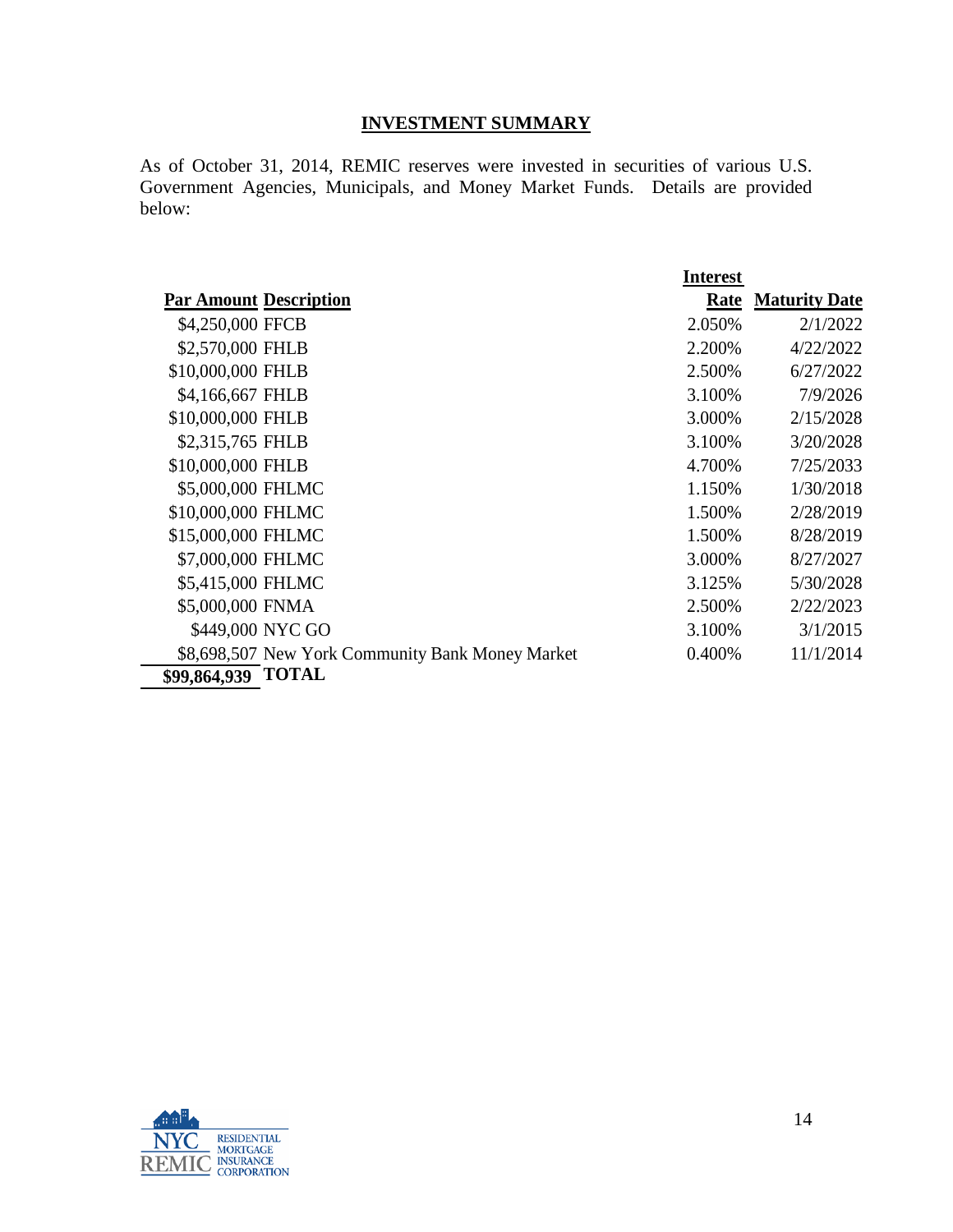## **REVENUES & EXPENSES**

The following is a review of REMIC's revenues and expenses for fiscal year 2014 with an explanation of each budget category:

| (\$ Thousands)                        | <b>FY2013</b> | <b>FY2014</b> |
|---------------------------------------|---------------|---------------|
|                                       |               |               |
| <b>Operating Revenues:</b>            |               |               |
| <b>Insurance Premiums &amp; Fees</b>  | \$2,203       | \$2,902       |
| <b>Investment</b> Income              | \$2,699       | \$2,507       |
| <b>Total Operating Revenues</b>       | \$4,902       | \$5,409       |
|                                       |               |               |
| <b>Operating Expenses:</b>            |               |               |
| Reimbursement of HDC Overhead         | \$467         | \$474         |
| <b>Insurance Claims</b>               | \$0           | \$0           |
| <b>Total Operating Expenses</b>       | \$467         | \$474         |
|                                       |               |               |
| <b>OPERATING SURPLUS</b>              | \$4,435       | \$4,935       |
|                                       |               |               |
| Capital Injection from HDC            | \$10,000      | \$0           |
|                                       |               |               |
| Unrealized Gain/(Loss) on Investments | $(\$7,735)$   | \$5,683       |
|                                       |               |               |
| <b>CHANGE IN NET POSITION</b>         | \$6,700       | \$10,618      |
|                                       |               |               |